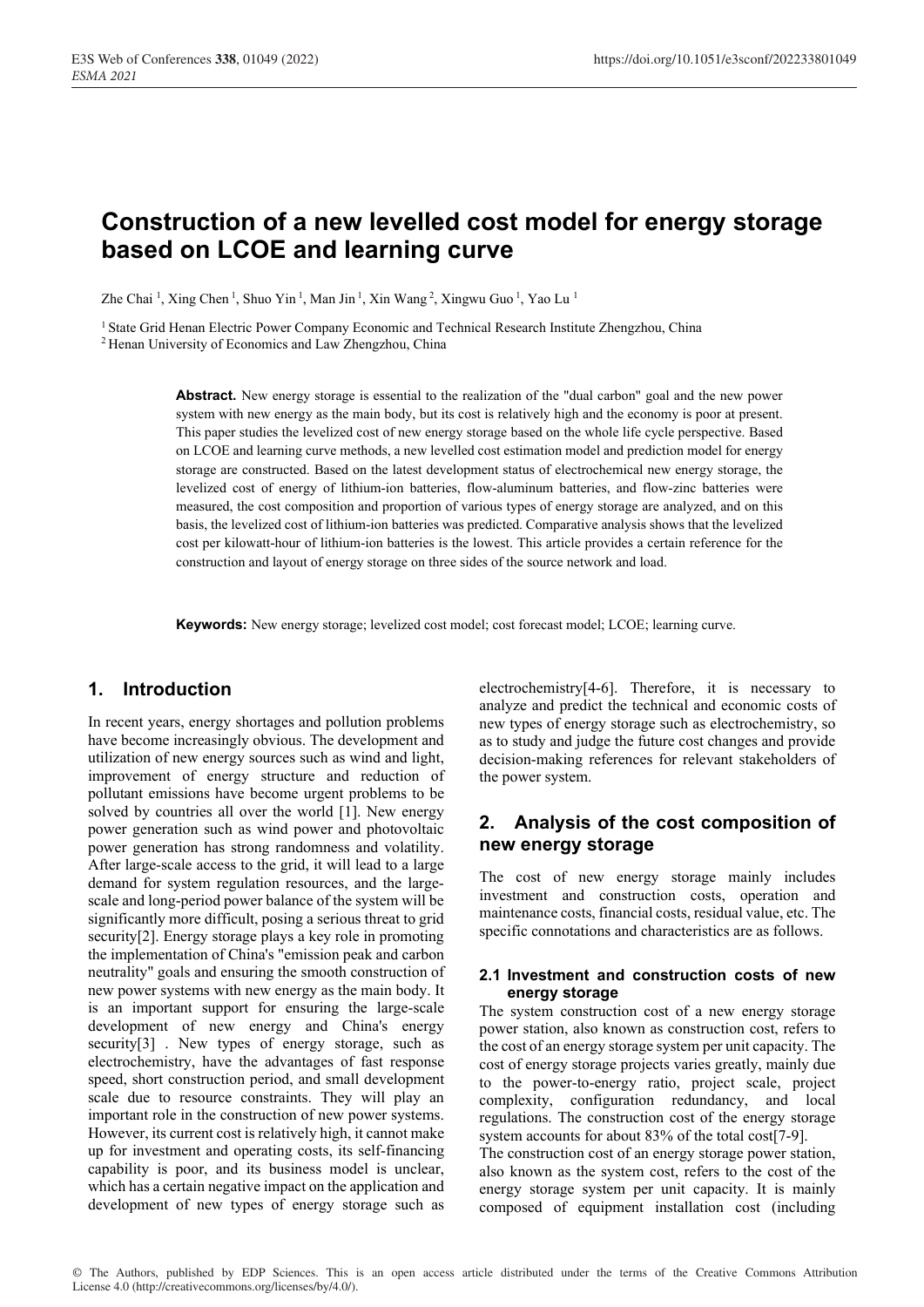battery cost) and construction cost (not counted and land cost). Energy storage equipment includes energy storage batteries, battery management systems, energy storage inverters and power distribution systems, etc. The purchase cost of these equipment constitutes the equipment installation cost[10]. Construction costs mainly include construction engineering fees, installation engineering fees, and equipment and facility design and commissioning expenses.

#### **2.2 Operation and maintenance costs of new energy storage**

Operation and maintenance costs refer to the funds that are dynamically invested to ensure the normal operation of the energy storage system during the life cycle[11]. The operation and maintenance costs of energy storage power stations mainly include the labor costs, maintenance costs and the replacement cost of some energy storage devices. Operation and maintenance costs account for about 5% of the total cost. The survey shows that the ratio of operation and maintenance costs to the cost of the energy storage system is 5.5%[12]. After conversion, it accounts for about 5% of the total cost.

The operation and maintenance cost of the energy storage power station is the cost required to maintain the energy storage power station in a good standby state. Operation and maintenance costs include photovoltaic panel cleaning costs, power station management, and maintenance costs[13]. No matter how much storage is used, the fixed maintenance costs are the same. Variable maintenance costs are directly proportional to the frequency and duration of storage usage. The operation and maintenance cost is generally obtained by multiplying the initial investment by the transportation inspection rate[14]. Considering that the energy storage system (ESS) has a limited service life, certain losses will occur during the operation of the system, resulting in system life loss costs. Therefore, when calculating the operation and maintenance costs of energy storage power stations, it is necessary to comprehensively consider parameters such as the total construction cost reduction ratio, operation and maintenance rate, unit energy construction cost, and energy storage capacity[15].

### **2.3 Financial costs of new energy storage**

Financial cost refers to the financing expenses incurred by an enterprise to raise funds in the process of production and operation. Financial costs generally include interest generated by bank loans, bond issuance and other financing measures. The financial cost of this study mainly considers the interest generated by long-term bank loans. The ratio of the financial cost of the energy storage system to the cost of the energy storage system reaches 15%. After conversion, it accounts for about 12% of the total cost [16].

### **2.4 Residual value of energy storage**

When the life of each part of the energy storage system is exhausted, it needs to be treated in a harmless manner, and the capital invested is the disposal cost. The cost is mainly

divided into two aspects: recovery expenditure and equipment residual value[17]. The residual value of energy storage power station is between 3% and 40%, and the specific value is related to the type of technology.

Ideally, the disassembled battery and its chemical substances can be recycled, which can offset the loss caused by partial disassembly and disposal of hazardous materials, but the final disposal-related costs should be included in the total cost of the energy storage power station among. In the foreseeable future, the impact of recycling value on the economics of battery energy storage will become greater and greater due to the establishment and improvement of energy storage battery recycling mechanisms[18]. However, this mechanism has not yet been fully established, and the recycling of waste lithium batteries is facing many problems because of its complex recycling technology. The residual value of the power station is the residual value after the end of service of the energy storage power station, excluding the disposal cost. The metal materials and some devices in the energy storage power station have the value of recycling and reuse. At present, the recycling value of lead-acid batteries and all vanadium flow battery is relatively high, about 20% to 40%[19]. Because the electrode material contains noble metal elements such as cobalt and nickel, the recycling value of ternary lithium batteries is about 10% to 18%, while the recycling value of lithium iron phosphate batteries is low. In addition, the power conversion components of the electrochemical energy storage power station at the end of its life are still of use value. Therefore, the residual value of energy storage power station is between 3% and 40%, and the specific value is related to the type of technology.

The cost composition ratio of each part of the new energy storage is shown in Figure 2-1.



Figure 1. The cost proportion of each part of the energy storage system(data sources: Bloomberg NEF)

## **3. New-type energy storage levelling cost estimation and forecasting model construction**

### **3.1 New type of energy storage levelling cost estimation model**

The levelization of the cost of new energy storage, that is, the levelization of costs, requires consideration of the life cycle costs of the new energy storage, including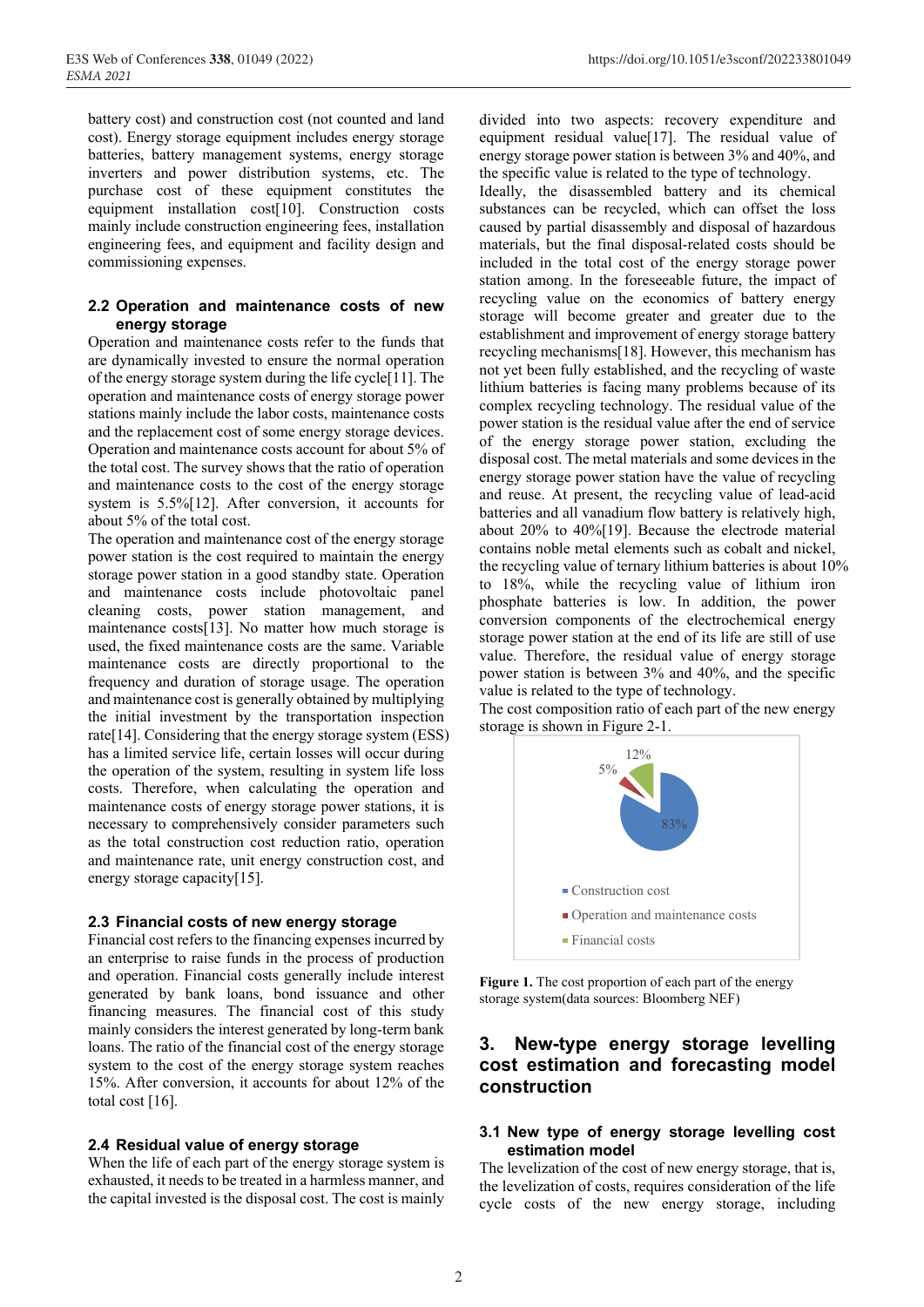investment costs, operating costs and maintenance costs, and sometimes the effect of project residual value needs to be considered. Considering the life cycle refers to considering the time value of energy storage in different periods. This evaluation method relatively effectively avoids the problem of NPV and other methods that are difficult to compare between different technologies, and achieves comparability among various energy storage technologies and even power generation technologies. Energy storage projects need to consider the level of total power consumption from the perspective of life cycle costs. The National Renewable Energy Laboratory originally issued the LCOE formula, as shown in equation (1), by calculating project operations Life cycle cost and power generation during operation cycle, and discount the cost and power generation of the whole operation cycle according to a fixed discount rate to obtain the calculation formula of the levelized electricity cost.

$$
LCOE = \frac{\left[ I_0 + \sum_{n=1}^{N} O \& M_n \right]}{\sum_{n=1}^{N} G_n} \tag{1}
$$

In the formula: I0 represents the initial investment of the energy storage project, including construction costs and equipment-related purchase costs. O&Mn represents the operation and maintenance costs of the nth year, this value includes common personnel costs, insurance costs, etc. during the project period. Gn is the amount of energy storage and discharge in the nth year. N is the service life of energy storage.

The above-mentioned LCOE calculation model has not yet considered the time value of money. In response to this problem, this article comprehensively considers its technical characteristics and service life from the perspective of the full life cycle of energy storage projects, and introduces the discount rate of funds to consider the time value of money, as shown in formula (2) .

$$
LCOE = \frac{\left[ I_0 + \sum_{n=1}^{N} \frac{O \& M_n}{(1+i)^n} \right]}{\sum_{n=1}^{N} \frac{G_n}{(1+i)^n}}
$$
\n(2)

In the formula: V represents the residual value of the project, and i represents the discount rate of funds.

In formula (2), the electricity generation needs to be discounted is actually not a discount to the electricity generation itself but a discount to a conceptual electricity revenue. Specifically, the discounted value of electricity in the denominator can be moved to the left end of the equation and multiplied, which shows the essence of the levelized cost, that is, the discounted electricity revenue measured by the levelized cost needs to be equal to the discount of each year's expenditure. Therefore, the discount rate of the denominator is necessary.

#### **3.2 New energy storage levelling cost prediction model**

The learning curve theory used to measure the progress of energy technology is currently a widely used method in the world. The learning curve is a graphical representation of the learning rate of a certain activity or tool, also known

as the proficiency curve, which is a dynamic production function. The learning curve theory originated from the study of aircraft manufacturing in the 1930s, and was developed and applied to other fields in the following decades. Since the 1990s, due to the need for energy technology policy analysis, the learning curve theory has been widely used to estimate changes in the cost of energy technology [20].

The basic logic of the learning curve is: the current unit output cost of new energy technology is higher than that of conventional energy technology; however, with the development of new energy technology and the accumulation of production experience, its unit cost is showing a gradual decline.

The original model of the learning curve can be expressed by the following formula:

$$
Y = aX^b \tag{3}
$$

In the formula: Y is the unit cost of the product; a is the unit cost of the first product; X is the cumulative output of the product; b is the learning rate index,  $0 \le b \le 1$ .

Taking the logarithm of both sides of the learning curve equation can be converted into a straight line form. Therefore, it is usually necessary to linearly fit the logarithmic form of the learning curve during calculation. Specific steps are as follows:

(1) Data collection. Collect the output and cost of each time period according to a specific time period (using output as the standard).

(2) Data processing. Calculate the unit cost under different cumulative production levels and take the logarithm.

(3) Regression analysis. Perform regression analysis on the dependent variable and independent variable to get the regression equation.

(4) Goodness of fit test. Use the learning curve equation for cost forecasting, compare it with the actual situation, and make necessary corrections to the original equation.

At present, there are three forms of energy technology learning curve: single factor learning curve model, which describes the unit cost of an energy technology as a function of its cumulative total output. With the deepening of energy technology research, some scholars believe that the single-factor learning curve has certain limitations on the description of the development of energy technology, and then developed a two-factor learning curve model, by integrating R&D's promotion of energy technology progress separating and considering the growth of output independently is, to a certain extent, a refinement and beneficial exploration of the learning curve theory. On the basis of the two-factor learning curve model, some scholars have further considered the energy technology learning curve model from the perspective of the Cobb-Douglas-like production function, and obtained a number of factors including cumulative output, cumulative knowledge, scale effect, and input factor price factors. Factor energy technology learning curve model. Considering the availability of data, this project constructs a two-factor learning curve model for energy storage cost. The cost learning curve of energy storage mainly

considers the development scale of energy storage and the impact of R&D investment on the initial investment cost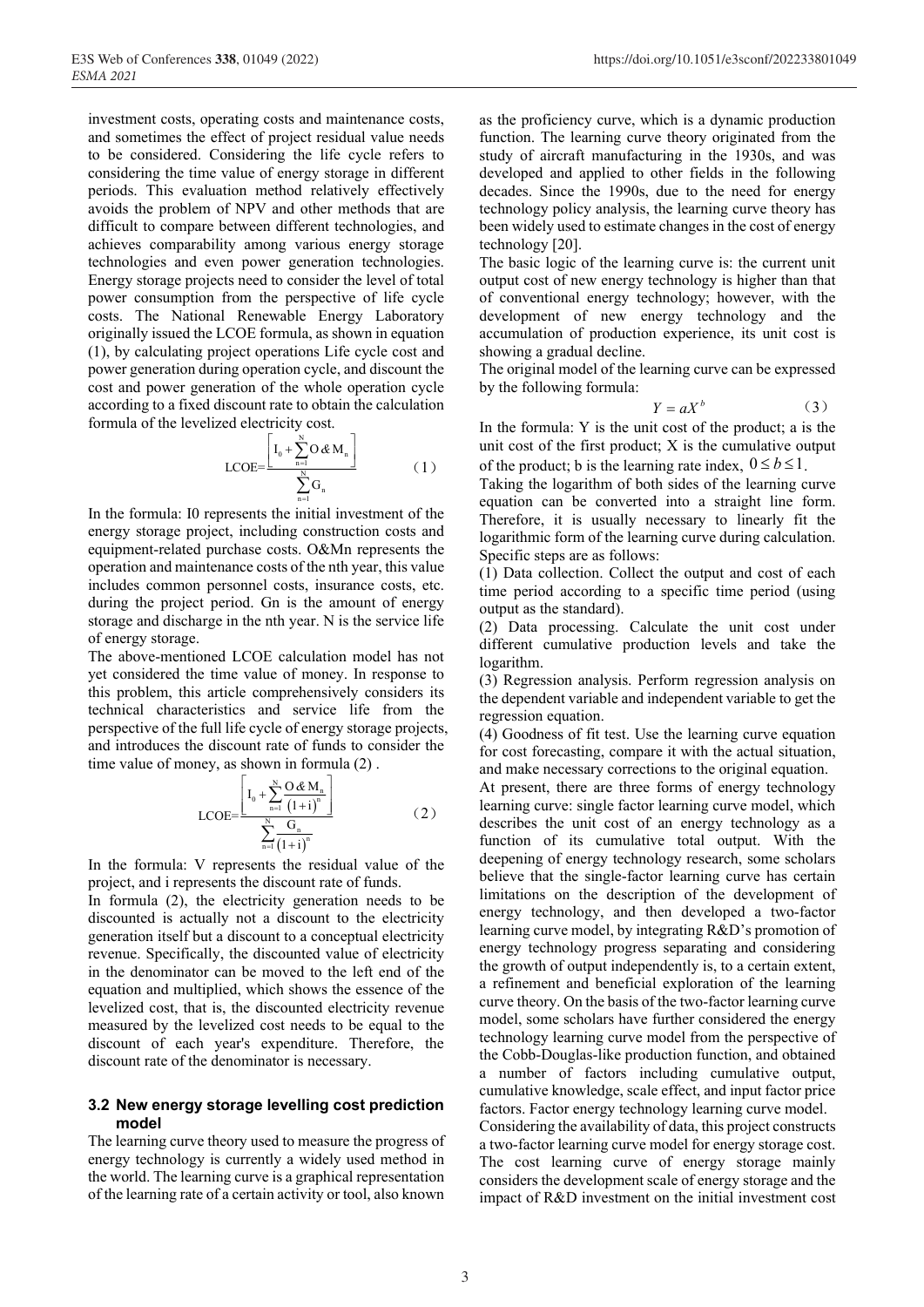of energy storage. In view of the availability of data, this project selects the sum of the R&D investment of several typical listed companies in the energy storage industry as a substitute variable for the overall R&D investment. This project builds a cost learning curve for energy storage and predicts the future trend of energy storage cost changes. The cost learning curve can be expressed as the following form:

$$
C(x_{i}, y_{i}) = C(x_{0}, y_{0}) \left(\frac{x_{i}}{x_{0}}\right)^{-\alpha} \left(\frac{y_{i}}{y_{0}}\right)^{-\beta}
$$
 (4)

In the formula:  $C(x, y)$  is the unit cost of energy storage technology in year t;  $C(x0,y0)$  is the initial unit cost of the technology in the base year; xt is the cumulative development scale of energy storage technology in year t; x0 is the cumulative development scale of the technology in the base year;  $\alpha$  is the cumulative output elasticity coefficient; yt is the cumulative R&D investment of energy storage technology in year t; y0 is the cumulative R&D investment of the technology in the base year;  $\beta$  is the cumulative R&D investment elasticity.

## **4. Conclusion**

The proposal of the "Double carbon" goal and the construction of a new power system with new energy as the main body will play a rapid role in promoting the development of China's wind, solar and other renewable energy. As a flexible energy storage method, new energy storage plays a key role in solving the impact of largescale grid connection of renewable energy on the safety and stability of the power system, but the cost is still high, which has an adverse impact on its promotion and application. From the perspective of the entire life cycle, this paper uses LCOE and learning curve methods to construct a levelized cost calculation and prediction model for new energy storage. Based on the latest development status of new energy storage, the levelized cost per kilowatt-hour of the three new electrochemical energy storage batteries of the flow-zinc battery has been calculated, and the results show that the levelized cost per kilowatt-hour of lithium-ion batteries is the lowest. At the same time, this article uses lithium-ion storage as an example to predict its cost. The results show that the levelized cost of lithium-ion electrochemical storage will drop to 0.55 yuan/Wh and 0.32 yuan/Wh by 2025 and 2030, its application in the new power system will have a certain economic efficiency.

## **References**

- 1. Su Jian, Liang Yingbo, Ding Lin, Zhang Guosheng, Liu He. Discussion on China's energy development strategy under the goal of carbon neutrality[J]. Bulletin of the Chinese Academy of Sciences, 2021, 36(09): 1001-1009.
- 2. Li Zheng, Chen Siyuan, Dong Wenjuan, Liu Pei, Du Ershun, Ma Linwei, He Jiankun. Research on the low-carbon transition path of the power industry under carbon constraints[J]. Proceedings of the

Chinese Society of Electrical Engineering, 2021, 41(12): 3987- 4001.

- 3. Yao Liangzhong, Deng Zhanfeng, Li Jianlin, Zhang Caiping. Progress in large-scale energy storage technology and its application in high-proportion renewable energy and power electronic equipment power systems [J]. Global Energy Internet, 2021, 4(05): 425-426.
- 4. Zhu Liuzhu, Ye Bin, Ren Xijun, Wang Bao. Research on the cost recovery mechanism of energy storage on the grid side: taking electrochemical energy storage as an example[J]. Price Theory and Practice, 2020(11): 76-80.
- 5. Wang Bing, Wang Nan, Li Na, Zhao Jin, Zhou Xichao. Research on the industrial policy of electrochemical energy storage for large-scale new energy grid connection[J]. Electrical Appliances and Energy Efficiency Management Technology,  $2021(04):1-5+23$ .
- 6. J. Oberschmidt, M. Klobasa, F. Genoese. Technoeconomic analysis of electricity storage systems[M]. Electricity Transmission, Distribution and Storage Systems, 2013:281-308.
- 7. Mostafa H. Mostafa, Shady H.E. Abdel Aleem, Samia G. Ali, Ziad M. Ali, Almoataz Y. Abdelaziz. Techno-economic assessment of energy storage systems using annualized life cycle cost of storage (LCCOS) and levelized cost of energy (LCOE) metrics[J]. Journal of Energy Storage, 2020, 29:101345-101369.
- 8. Manasseh Obi, S.M.Jensen, Jennifer B. Ferris, Robert B. Bass. Calculation of levelized costs of electricity for various electrical energy storage systems[J]. Renewable and Sustainable Energy Reviews, 2017, 67:908-920.
- 9. Asmae Berrada, Khalid Loudiyi, Izeddine Zorkani.System design and economic performance of gravity energy storage[J]. Journal of Cleaner Production, 2017, 156:317-326.
- 10. Chun Sing Lai, Giorgio Locatellic, Andrew Pimmc, Xuecong Lic, Loi Lei Laic. Levelized cost of electricity considering electrochemical energy storage cycle-life degradations[J]. Energy Procedia, 2019, 158:3308-3313.
- 11. Jaephil Cho, Sookyung Jeong, Youngsik Kim.Commercial and research battery technologies for electrical energy storage applications[J]. Progress in Energy and Combustion Science, 2015, 48:84-101.
- 12. Liu Dahe, Han Xiaojuan, Li Jianlin. Economic analysis of cascade battery energy storage based on photovoltaic power station scenarios[J]. Electric Power Engineering Technology, 2017, 36(06): 27- 31+77.
- 13. Yang Yusheng, Cheng Jie, Cao Gaoping. Criteria for economic benefits of large-scale energy storage devices[J]. Battery, 2011, 41(01): 19-21.
- 14. Zhao Shuqi, Wu Mengjie, Liao Qiangqiang, Liu Yu, Zhi Yuqing, Zhou Guoding, Ge Honghua. Technical